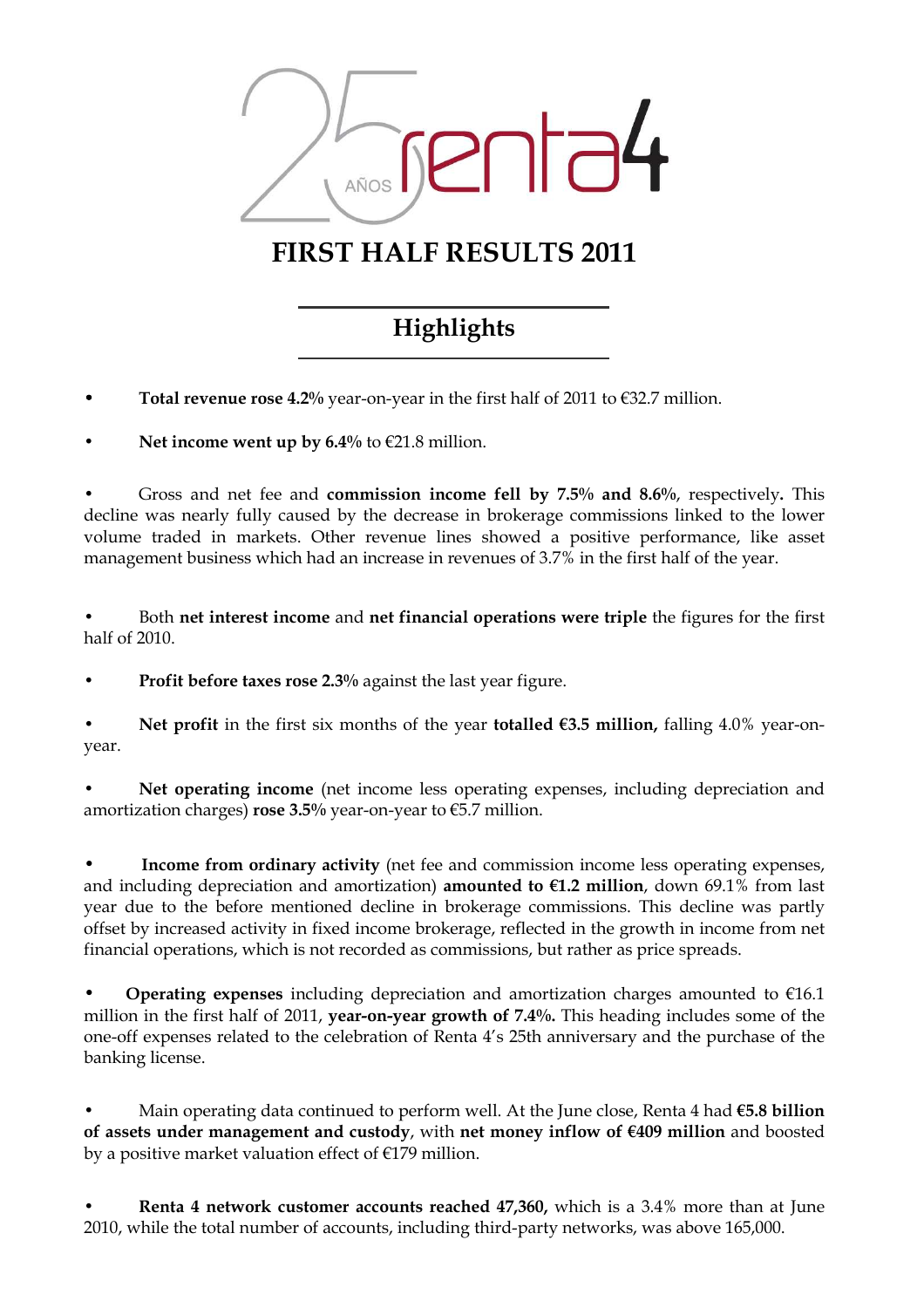# Main Figures

| <b>Operating Data</b>                     | <b>Jun. 11</b> | <b>Jun. 10</b> | $\frac{0}{0}$ |
|-------------------------------------------|----------------|----------------|---------------|
| <b>Customers</b>                          | 165,329        | 151,112        | $9.4\%$       |
| Renta 4 network                           | 47,360         | 45,813         | 3.4%          |
| Third party                               | 117,969        | 105,299        | 12.0%         |
| <b>Executed orders</b>                    | 1,325,925      | 1,480,593      | $-10.4%$      |
| Total assets under custody ( $\in$ mill.) | 5,792          | 4,865          | 19.0%         |
| <b>Stocks</b>                             | 3,838          | 3,080          | 24.6%         |
| Mutual Funds                              | 870            | 804            | 8.2%          |
| Pension Funds                             | 283            | 233            | 21.5%         |
| <b>SICAVs</b>                             | 505            | 494            | 2.2%          |
| Others                                    | 296            | 254            | 16.3%         |
| <b>Online Channel</b> (retail)            |                |                |               |
| $\%$ Revenues                             | 76.0%          | 70.0%          | 6.0           |
| $\%$ Orders                               | 83.0%          | 84.0%          | $-1.0$        |
| % International markets                   | 50.0%          | 41.0%          | 9.0           |
| Earnings Data ( $\in$ thousand)           |                |                |               |
| <b>Commission income</b>                  | 26,489         | 28,630         | $-7.5%$       |
| Net interest income                       | 1,926          | 657            | 193.2%        |
| Net financials operations                 | 2,529          | 869            | 191.0%        |
| <b>Operating expenses</b>                 | 16,099         | 14,990         | 7.4%          |
| Net operating income                      | 5,680          | 5,487          | 3.5%          |
| Income from ordinary activity             | 1,225          | 3,961          | $-69.1%$      |
| Net profit                                | 3,514          | 3,659          | $-4.0%$       |
| EPS ( $\in$ cents)                        | 0.09           | 0.09           | $-4.0\%$      |
| <b>Earnings Ratios</b>                    |                |                |               |
| % Commissions / Total income              | 81.1%          | 91.4%          | $-10.3$       |
| % Net finc. operations / Total income     | 7.7%           | 2.8%           | 4.9           |
| % Net profit / Total income               | 10.8%          | 11.7%          | $-0.9$        |
| Cost/income ratio                         | 68.4           | 67.7           | $0.7\,$       |
| <b>Employees</b>                          |                |                |               |
| Average number employees at Jun. 11       | 296            | 285            | 3.9%          |
| Commercial network                        | 159            | 162            | $-1.9%$       |
| Headquarters                              | 137            | 123            | 11.4%         |
| Number of branches                        | 58             | 57             | $1.8\%$       |
| <b>Share</b>                              |                |                |               |
| RIC (Reuters/Bloomberg/Adrs)              | RTA4.MA        | RTA4.MA        | <b>RSVXY</b>  |
| Price at 06.30.11 (euros))                | 4.99           | 5.00           | $-0.2%$       |
| Market Capitalization at 06.30.11 (euros) | 203,059,083    | 203,466,015    | $-0.2%$       |
| Number of shares issued                   | 40,693,203     | 40,693,203     |               |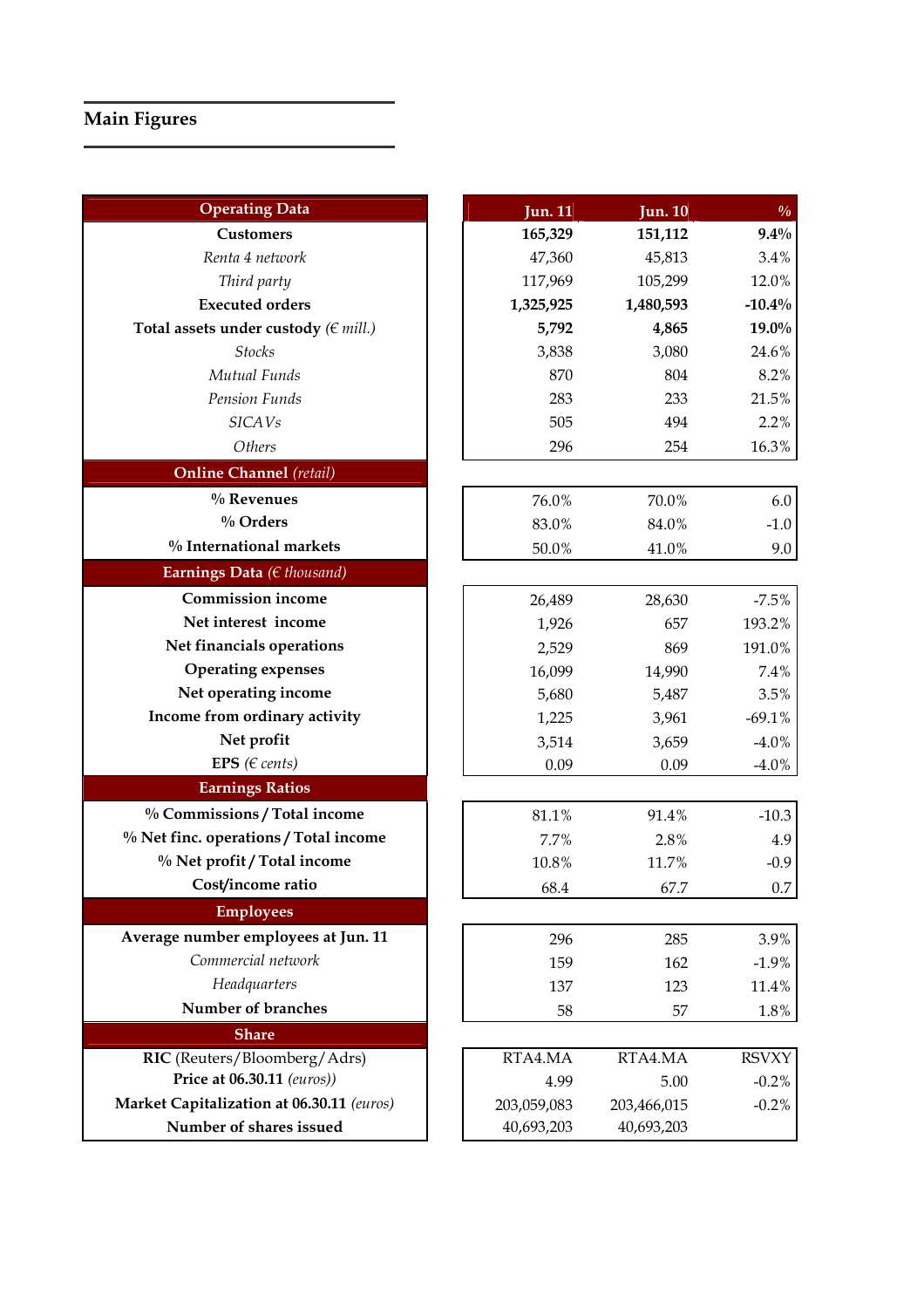#### Consolidated Statement of Income

|                                       | Q <sub>2</sub> 11 | Q <sub>2</sub> 10 | $\frac{0}{0}$ | Ac. 11    | Ac. 10    | $\frac{0}{0}$ |
|---------------------------------------|-------------------|-------------------|---------------|-----------|-----------|---------------|
| $\epsilon$ Thousand                   |                   |                   |               |           |           |               |
| <b>TOTAL REVENUES</b>                 | 16,096            | 16,418            | $-2.0%$       | 32,666    | 31,339    | 4.2%          |
|                                       |                   |                   |               |           |           |               |
| Fee and commission income             | 12,405            | 15,248            | $-18.6%$      | 26,489    | 28,630    | $-7.5%$       |
| Fee and commission expenses           | $-4,095$          | $-5,224$          | $-21.6%$      | $-9,165$  | $-9,679$  | $-5.3%$       |
| Net fee and commissions income        | 8,310             | 10,024            | $-17.1\%$     | 17,324    | 18,951    | $-8.6%$       |
|                                       |                   |                   |               |           |           |               |
| Interest and similar income           | 2,032             | 1,019             | 99.4%         | 3,648     | 1,840     | 98.3%         |
| Interest and similar expenses         | $-1,107$          | $-603$            | 83.6%         | $-1,722$  | $-1,183$  | 45.6%         |
| Net interest income                   | 925               | 416               | 122.4%        | 1,926     | 657       | 193.2%        |
|                                       |                   |                   |               |           |           |               |
| Net financial operations              | 1,659             | 151               | 998.7%        | 2,529     | 869       | 191.0%        |
|                                       |                   |                   |               |           |           |               |
| <b>Net Income</b>                     | 10,894            | 10,591            | 2.9%          | 21,779    | 20,477    | $6.4\%$       |
|                                       |                   |                   |               |           |           |               |
| <b>Operating Expenses</b>             | $-8,169$          | $-7,897$          | 3.4%          | $-16,099$ | $-14,990$ | $7.4\%$       |
| Personnel                             | $-4,480$          | $-4,187$          | 7.0%          | $-8,494$  | $-7,884$  | 7.7%          |
| Other general administrative expenses | $-3,110$          | $-3,135$          | $-0.8%$       | $-6,453$  | $-5,989$  | 7.7%          |
| Depreciation and amortization         | $-579$            | $-575$            | 0.7%          | $-1,152$  | $-1,117$  | 3.1%          |
| <b>NET OPERATING INCOME (1)</b>       | 2,725             | 2,694             | $1.2\%$       | 5,680     | 5,487     | 3.5%          |
| Income from Ordinary Activity (2)     | 141               | 2,127             | $-93.4%$      | 1,225     | 3,961     | $-69.1\%$     |
| Other income and expenses             | $-616$            | $-540$            | 14.1%         | $-702$    | $-623$    | 12.7%         |
| Profit before Tax                     | 2,109             | 2,154             | $-2.1%$       | 4,978     | 4,864     | 2.3%          |
| Income tax expenses                   | $-604$            | $-587$            | 2.9%          | $-1,464$  | $-1,205$  | 21.5%         |
| <b>NET PROFIT</b>                     | 1,505             | 1,567             | $-4.0%$       | 3,514     | 3,659     | $-4.0%$       |

(1) Net Income – Operating Expenses (depreciation and amortization included)

(2) Net Fee and Commissions Income – Operating Expenses (depreciation and amortization included)

### Operating Data

Total client assets under management and custody at 30 June 2011 stood at €5.8 billion, up 11.3% on year-end 2010 and 19.0% on June 2010. Of the increase, €409 million derived from net money inflows and €179 million from a positive market valuation effect.

Assets under management in mutual funds stood at €870 million, of which €679.8 million come from own Renta 4's fund manager business. According to data released by Inverco, assets under management at Renta 4 Gestora (fund management business) increased by 20.3% to June 2011, the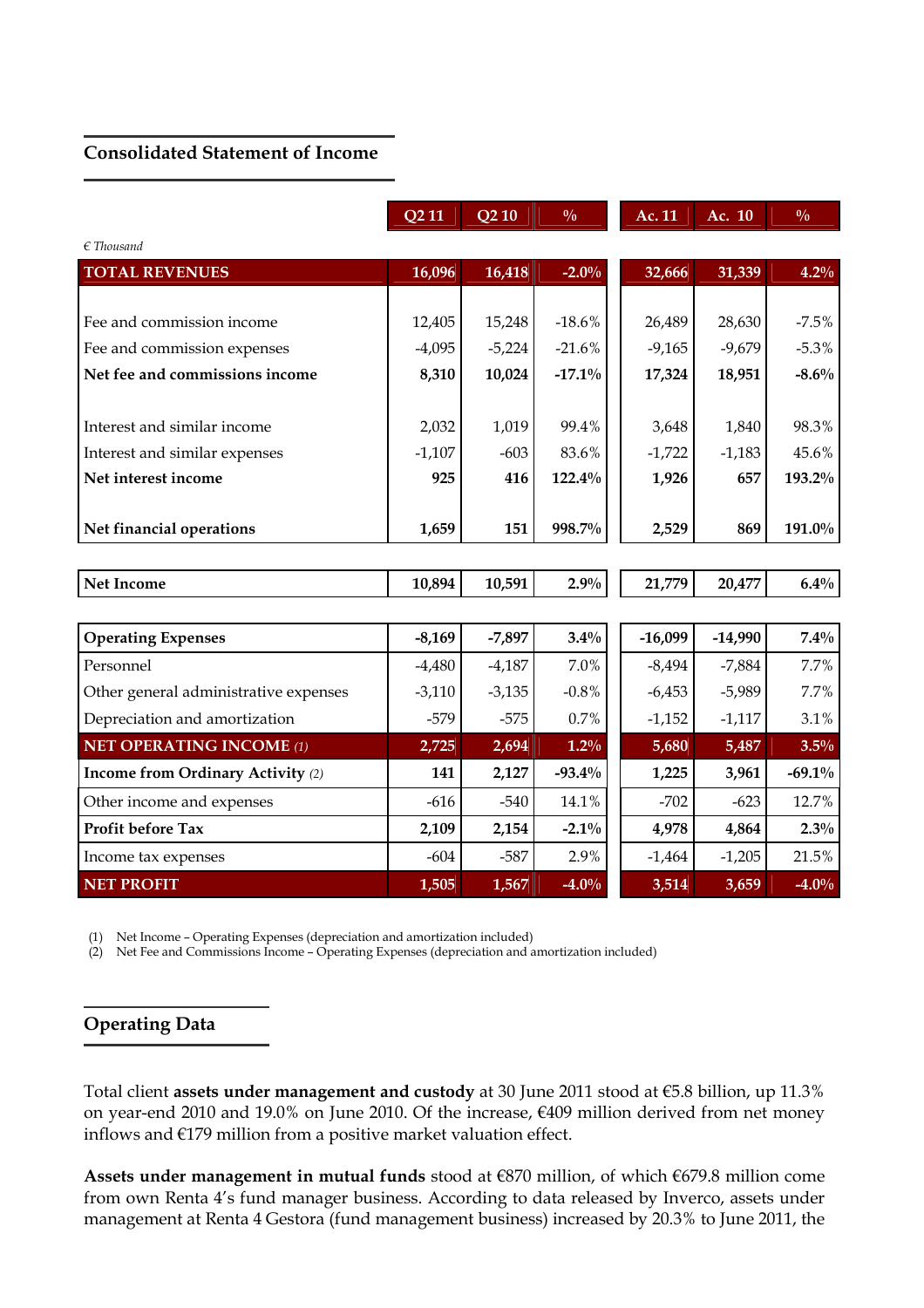third-best performance among the top 50 fund managers in Spain in the first half of 2011, while total mutual funds managed in the Spanish market contracted by 1.9%.

As for SICAVs, at the end of June Renta 4 managed 57 companies with combined assets under management of €505 million. This was broadly the same as last year, enabling the company to defend its market share of 1.9%.

**Pension fund assets** ended the first half at  $\epsilon$ 283 million, compared to  $\epsilon$ 254 million at year-end 2010 and €233 million at the June 2010 close, marking year-on-year growth of 21.5%.

The total number of customer accounts surpassed the 165,000 mark for the first time in June 2011, rising 5.9% on year-end 2010 to 165,329. Of these, 47,360 belonged to the Renta 4 network and 117,969 to the third-party network. These nearly 10,000 new accounts opened during the first six months of the year translate into an average of 40 new accounts per day (including holidays and weekends).

The total number of trades executed declined by 10.4% to 1,325,925 while, due to the drop in volatility in the second quarter of 2011, the equity and fixed-income trading volumes (by value) fell by 14.7% and 10.3% respectively.

The online channel continued to increase its penetration of the retail business segment, accounting for 76%, an increase of 6 percentage points, of total revenues generated by this channel. Noteworthy was that 50% of total revenue from the online channel through June came from international markets, while the number of users availing of this channel was already equivalent to 79.4% of total online channel users in all of 2010.

#### Revenues

### • Second Quarter 2011 (April-June)

Total revenue in the second quarter of 2011 fell 2% year-on-year to  $\epsilon$ 16.1 million from  $\epsilon$ 16.4 million. Net income, excluding commission and interest expense, rose 2.9% to  $€10.9$  million from €10.6 million last year.

"Fee and commission income", which represented 77.1% of total revenue in the second quarter of 2011, fell 18.6% year-on-year to €12.4 million. The decline in net fee and commission income was smaller; 17.1% to €8.3 million. Here it is worth noting in relation to the year-on-year comparison that the second quarter of 2010 marked a peak in fee and commission income, due to high market volatility and higher volumes traded that quarter.

By business line, "Brokerage fees and commissions" went down by 19.0% to  $\epsilon$ 7.8 million due to the lower activity levels registered in all around the world markets. The biggest drop came from commissions generated in stocks and equities markets, while commissions from derivatives and fixed income, which account for virtually half of the total, declined by a slim 1.7% on aggregate.

Meanwhile, "Asset management fees" climbed 8.9% to €3.5 million, driven mainly by the yearon-year growth in average assets under management and custody by Renta 4.

Lastly, the fees generated by "Corporate services and others" amounted to  $E1.0$  million in the second quarter.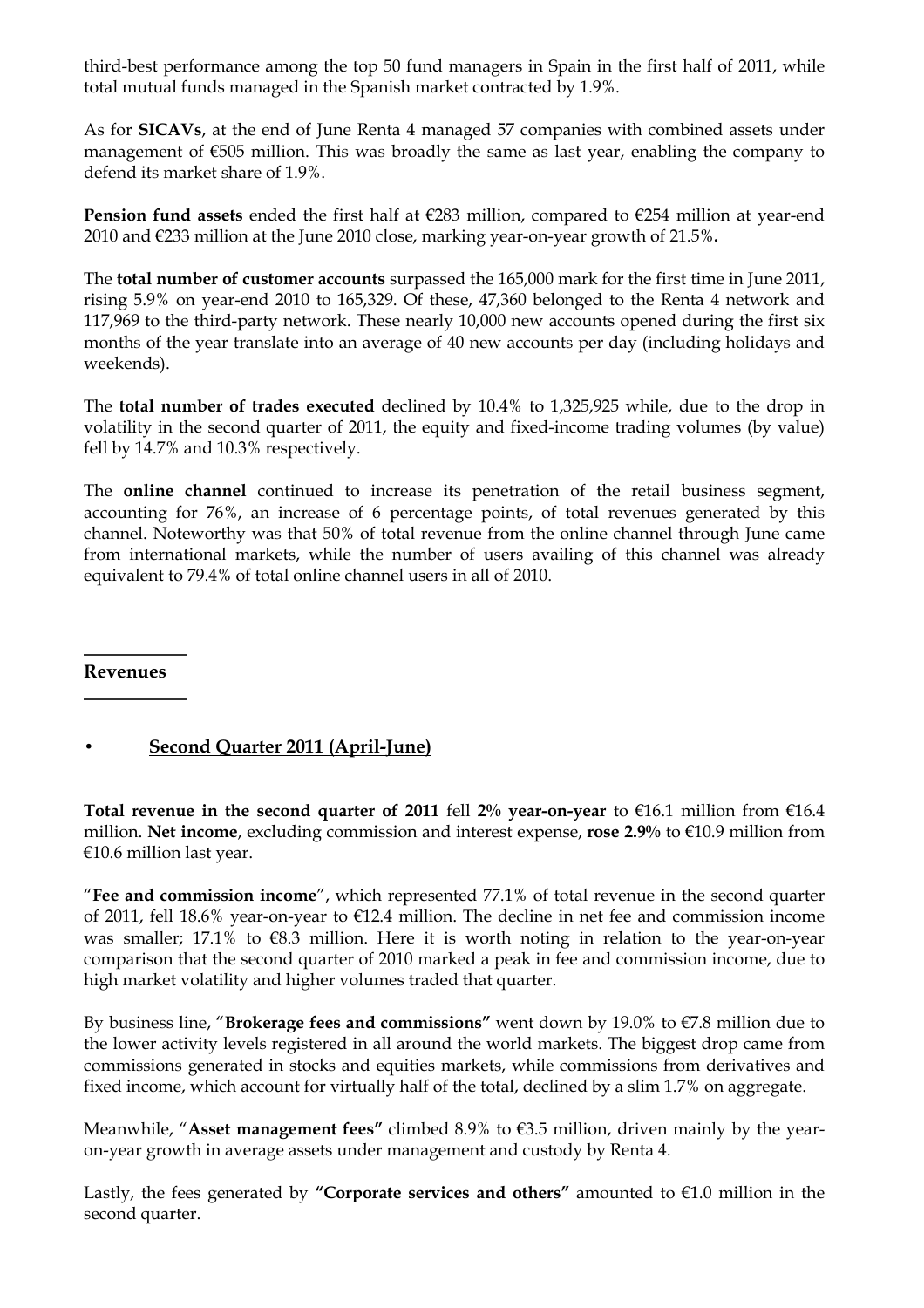"Net interest income" surged by 122.4% year-on-year to  $€0.9$  million (from  $€0.4$  million in the second quarter of 2010), thanks to higher interest rates against previous year.

"Net financial operations" amounted to a gain of  $\epsilon$ 1.5 million compared to  $\epsilon$ 0.1 million in the same period last year.

# • Accumulated 2010 (January-June)

Total revenue rose 4.2% year-on-year to  $\epsilon$ 32.7 million in the first half of 2011. Growth in net income was even higher, at 6.4%, to €21.8 million.

"Fee and commission income" was 7.5% lower in the first half at  $\epsilon$ 26.5 million, representing 81.1% of total revenue. Net fee and commission income, excluding commissions paid to third parties, fell by 8.6% in the first six months of 2011 to  $E$ 17.3 million.

By business line, "Brokerage fees and commissions" were 5.1% lower in the first half at  $E$ 17.2 million. By segment, commissions from stocks trading and fixed-income brokerage declined by 10.3% and 2.2% respectively, while brokerage fees from derivative trading rose 10.1% year-onyear. This was partly the result of higher market volatility in the first half of 2011, which triggered a shift in customer trading from the equity markets to the derivative markets.

"Asset management fees" totalled  $E$ 7.3 million in the first six months of 2011. The increase in assets under management throughout the period enabled year-on-year growth in fees generated from this business line of 3.7%.

Fees generated by "Corporate services and others" came to  $E2.0$  million, 38.7% lower than in the first half of 2010.

"Net interest income" virtually tripled to  $E1.9$  million from  $E0.65$  million.

Lastly, "Net financial operations" amounted to a gain of  $\epsilon$ 2.5, compared to  $\epsilon$ 0.87 million in the first half of 2010. This growth, as noted in prior releases, was largely due to increased activity in fixed-income brokerage activity, reflected in the growth in income from financial operations as it is not recorded as commissions, but rather as price spreads.

**Costs** 

### • Second Quarter 2011 (April-June)

**Operating expenses,** including depreciation and amortization, rose 3.4% to  $\epsilon$ 8.2 million in the second quarter.

"Personnel expenses" were 7.0% higher at  $64.5$  million compared to  $64.2$  million in the second quarter of 2010. This growth was driven by a 3.9% increase in the average number of employees to June 2010.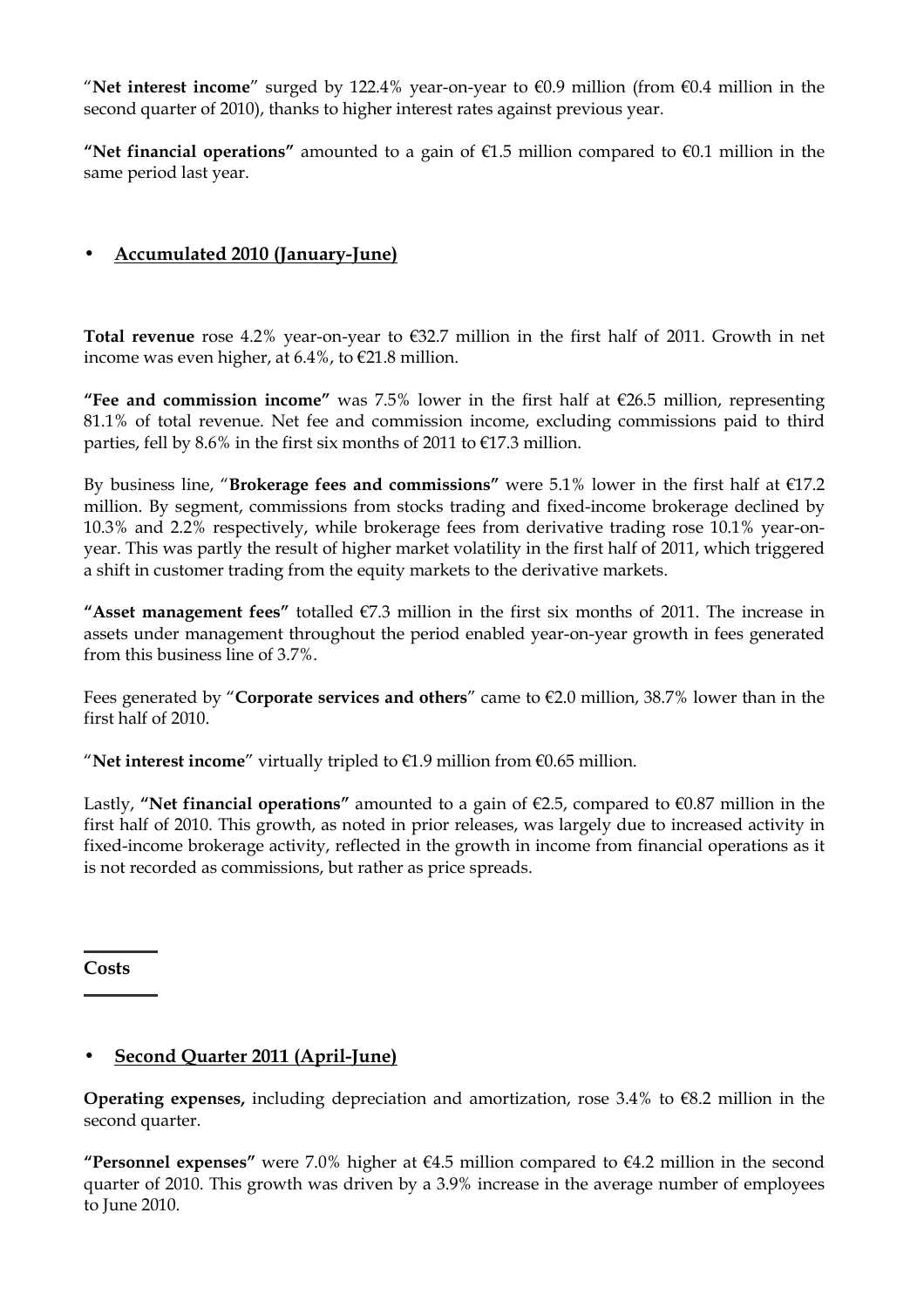Meanwhile, "General administrative expenses" were 0.8% lower, at €3.1 million. The biggest underlying change was the growth of 28.5% in advertising expenditure due to the Company's 25th anniversary celebration.

Lastly, "Depreciation and amortization" was broadly unchanged year-on-year, climbing just  $0.7\%$  to  $\epsilon$ 0.6 million.

#### • Accumulated 2010 (January-June)

Operating expenses totalled  $\epsilon$ 16.1 million, up 7.4% from  $\epsilon$ 15.0 million in the first half of 2010. This figure is in line with the Company's guidance for 2011, which calls for growth in full-year operating expenses, including depreciation and amortization charges, of less than 10%.

"Personnel expenses" were 7.7% higher in the first half of 2011 at  $\epsilon$ 8.5 million, in part driven by the abovementioned growth in average number of employees from 285 in June 2010 to 296 in June 2011.

"General administrative expenses" rose 7.7% to  $66.5$  million, compared to  $66.0$  million in the first half of 2010. By heading, the most significant growth was sustained in advisory, audit and marketing expenses, which on aggregate rose 26.1%, while on the cost cutting front it is worth highlighting the 14.0% year-on-year decline in IT support and maintenance expenditure.

Lastly, "Depreciation and amortization" was broadly unchanged year-on-year, rising 3.1% to €1.2 million.

#### Other income and expenses

Renta 4 reported a net loss in the second quarter of 2011 of €0.6 million, with an accumulated loss for the first half of 2011 of  $\epsilon$ 0.7 million, 12.7% more than in the first half of 2010.

### Net Operating Income and Income from Ordinary Activity

Net operating income amounted to  $E$ 2.7 million, year-on-year growth of 1.2%. This performance put first-half net operating income at €5.7 million, year-on-year growth of 3.5% million from €5.5 million in the first half of 2010.

Income from ordinary activity (net fee and commission income less operating expenses, including depreciation and amortization) fell 69.1% year-on-year in the second quarter to  $\epsilon$ 1.2 million from €4.0 million. This drop maws mainly caused by the lower volumes registered in all markets compared with the exceptional, in terms of volatility and volumes trading, second quarter of last year.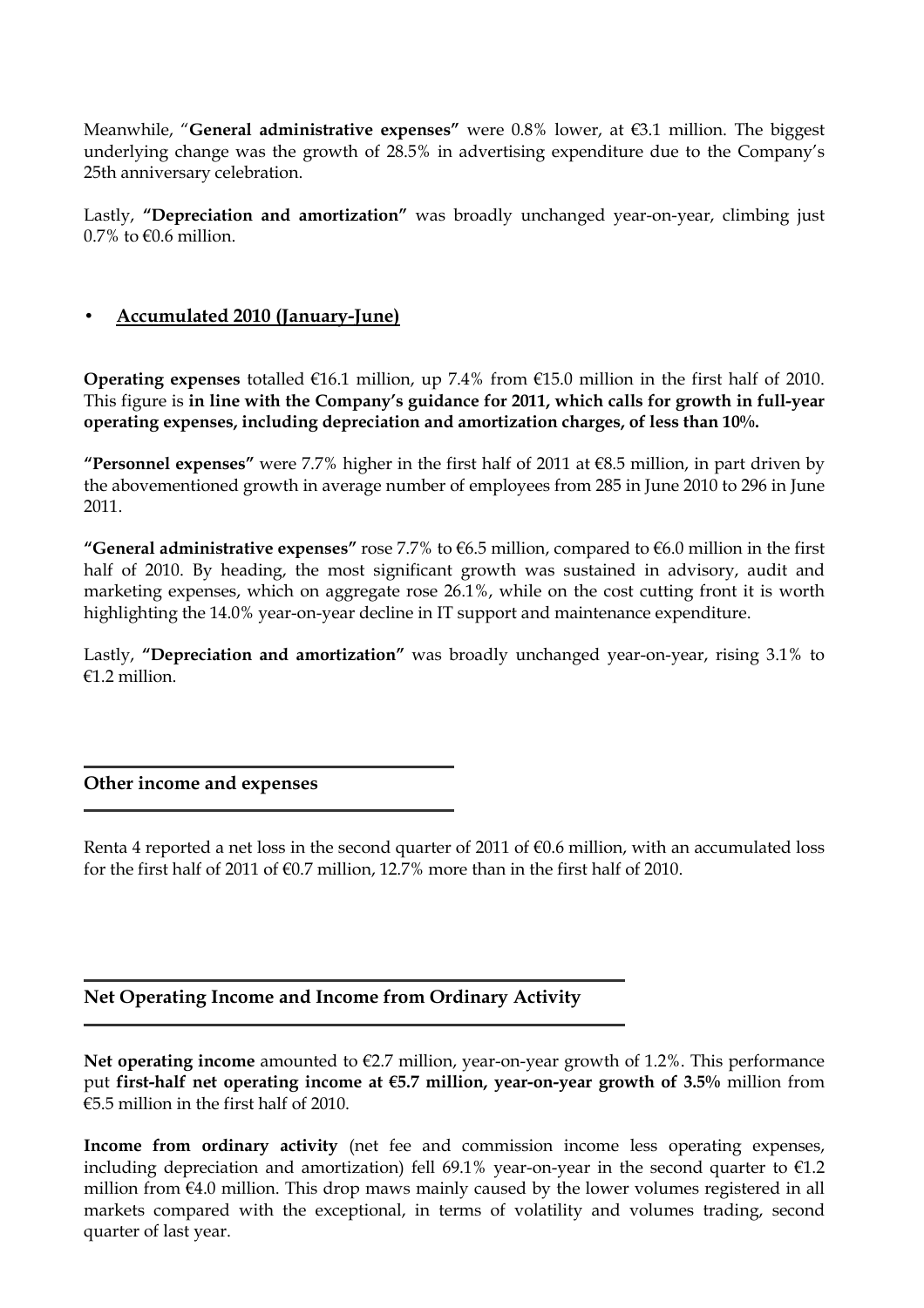#### Market Situation and Outlook

Renta 4 is currently making all necessary arrangements to merge our banking subsidiary with the Group's parent, to enable us to commence business as Renta 4 Banco in January 2012. As we have announced, we will conduct our business with no alterations to our present business model specialising in investment services, but now, will be able to improve and enhance our offer and quality of service for our customers.

In terms of business and activity performance, we worth very positively the continuous net money inflows in assets under management and custody, which has been reflected in higher asset management commissions and we forecasting will be maintained in coming quarters. Brokerage commission performance, which is closely linked to the low volumes traded in markets along the second quarter of the year, is forecasted that will have a better comparative performance in coming quarters.

Within the context of major changes to the Spanish finance system, the business model operated by Renta 4 boasts stability and capacity for sustained growth.

We believe we can maintain, and in fact improve, our results and all operating variables forming part of our business as the year progresses.

We wish to reiterate that our target for 2011 is to continue to post at least double-digit growth in net income and to keep growth in operating expenses, including depreciation and amortization, under 10%, excluding the impact of the one-off expenses incurred to acquire the banking license and to fund the Company's 25th anniversary celebrations.